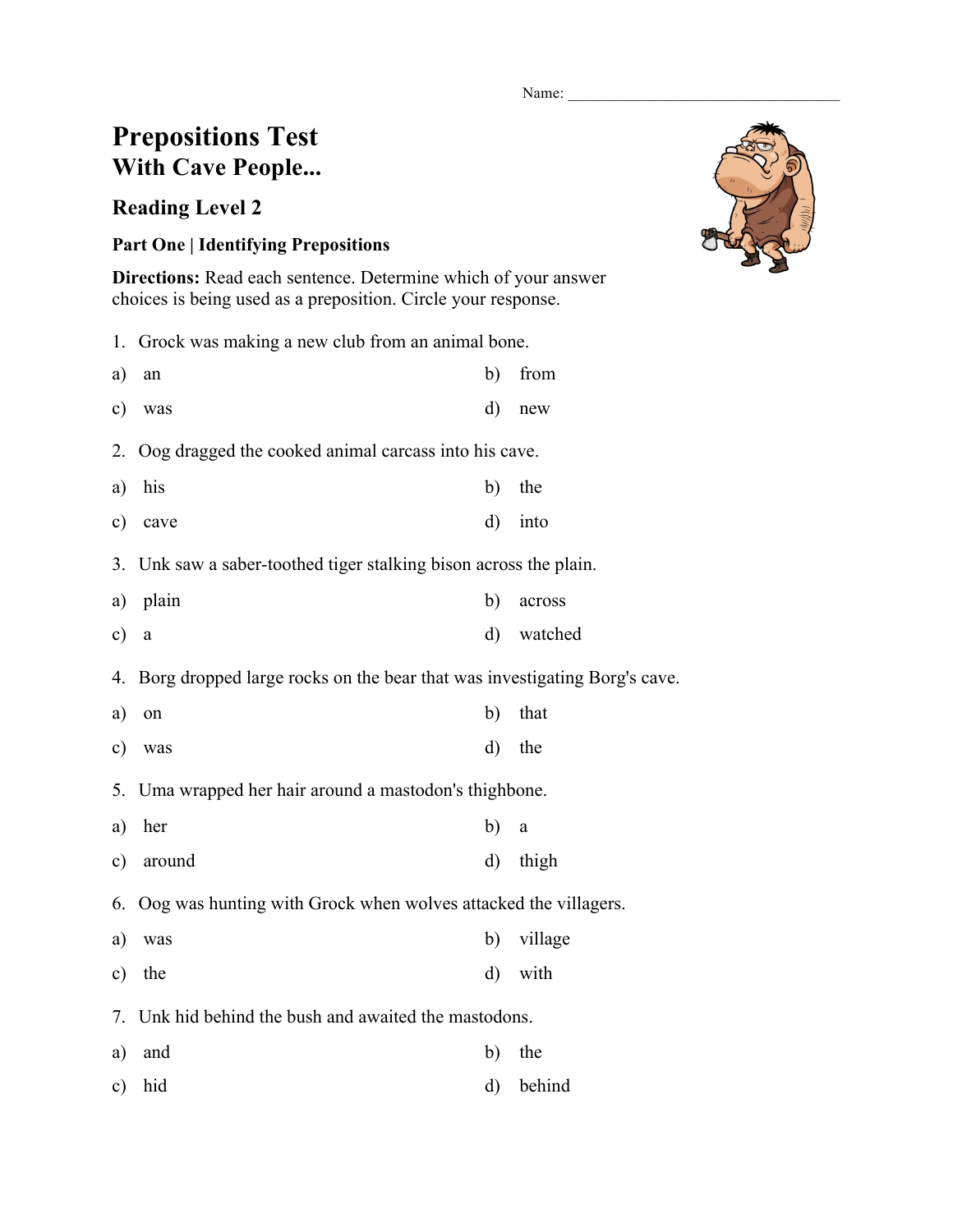8. Borg would not face the saber-toothed tiger without his spiked club.

|       | a) would                                                  | b) | not       |
|-------|-----------------------------------------------------------|----|-----------|
|       | c) without                                                | d) | his       |
|       | 9. Uma tightly swaddled her baby in a fur.                |    |           |
| a) a  |                                                           | b) | 1n        |
|       | c) her                                                    |    | $d)$ fur  |
|       | 10. Oog used primitive tools to make his stone wheels.    |    |           |
| a) to |                                                           | b) | used      |
|       | c) his                                                    |    | d) wheels |
|       | 11. Grock can make a fire by rubbing two sticks together. |    |           |
|       | a) two                                                    | b) | can       |

c) together d) by

## **Part Two | Prepositional Phrases**

**Directions:** Read each sentence. Identify the complete prepositional phrase. Circle your response.

- 12. Uma shuddered when she heard the wolves howling at the moon.
- a) the moon b) at the moon c) howling at the moon d) wolves howling at the moon 13. Unk was not afraid of wolves but he still avoided them. a) of wolves b) avoided them c) still avoided them d) of wolves but he still avoided them 14. Oog was building a shelter with fallen tree branches. a) with fallen tree branches b) shelter with fallen tree branches c) a shelter with fallen tree branches d) building a shelter with fallen tree branches 15. Grock was disappointed to learn that he couldn't start a fire with wet wood. a) with wet wood b) fire with wet wood c) a fire with wet wood d) start a fire with wet wood